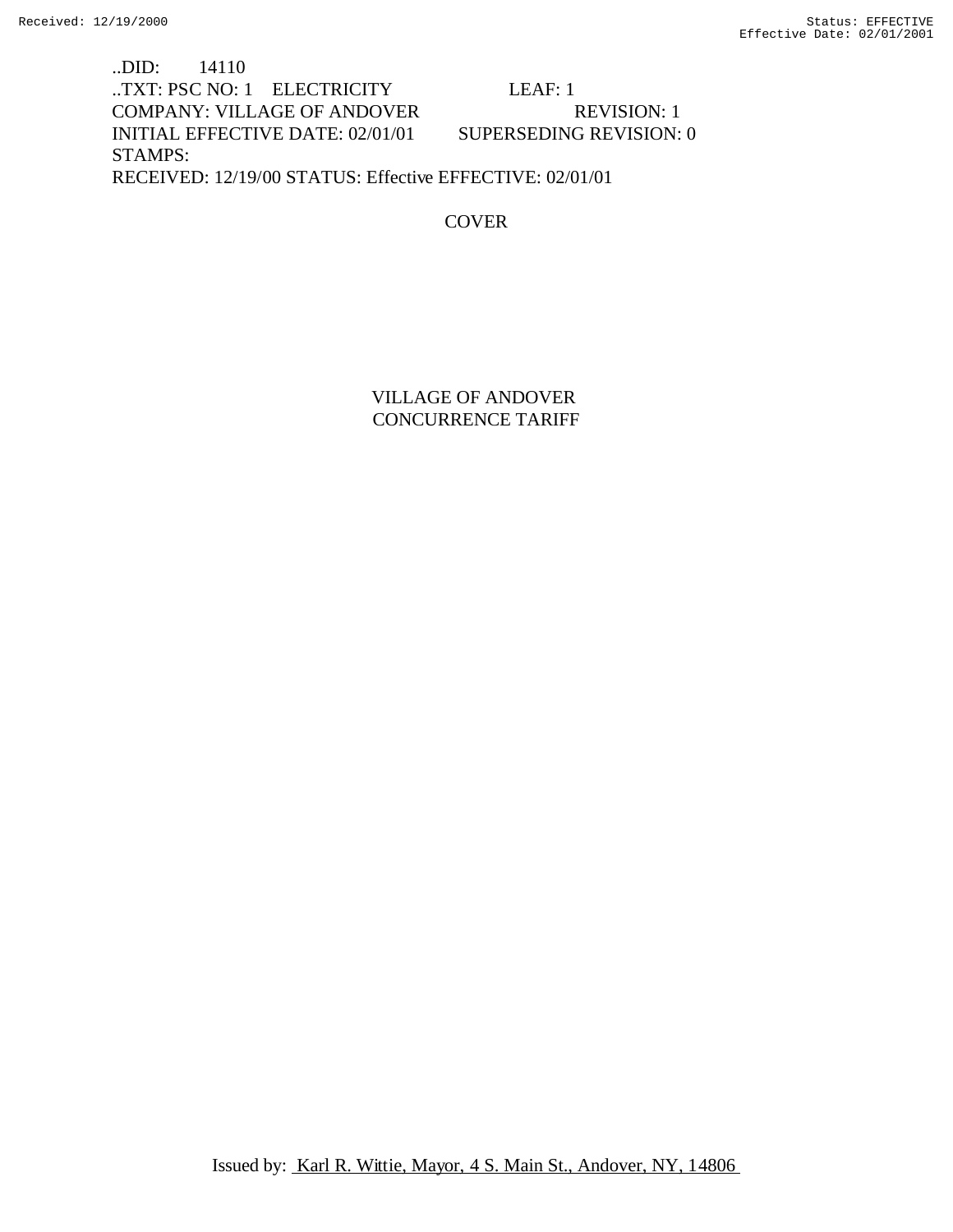PSC NO: 1 ELECTRICITY LEAF: 2 COMPANY: VILLAGE OF ANDOVER REVISION: 3 INITIAL EFFECTIVE DATE: 1/1/2020 SUPERSEDING REVISION: 2 Issued in compliance with Order in Case 16-M-0330 dated 11/18/2019 TABLE OF CONTENTS

|                |                                                                                                                              | LEAF#          |
|----------------|------------------------------------------------------------------------------------------------------------------------------|----------------|
| $\mathbf{I}$ . | <b>GENERAL INFORMATION</b><br><b>CONCURRENCE</b><br>$\mathsf{A}$ .<br><b>TERRITORY TO WHICH SCHEDULE APPLIES</b><br>$\bf{B}$ | 3<br>3         |
| $\Pi$ .        | <b>SERVICE CLASSIFICATION NO. 1</b><br>Residential                                                                           | $\overline{4}$ |
| III.           | <b>SERVICE CLASSIFICATION NO. 2</b><br>General Service - Non-demand Metered                                                  | 6              |
| IV.            | <b>SERVICE CLASSIFICATION NO. 3</b><br>General Service - Demand Metered                                                      | 9              |
| V.             | <b>SERVICE CLASSIFICATION NO. 4</b><br>Private Outdoor Lighting                                                              | 11             |
| VI.            | <b>SERVICE CLASSIFICATION NO. 5</b><br><b>Street Lighting</b>                                                                | 13             |
| VII.           | <b>CHARGES</b><br><b>RECONNECTION CHARGE</b><br>A.<br><b>INSUFFICIENT FUNDS CHECK CHARGE</b><br>Β.                           | 14<br>14       |

Issued by: David Truax, Mayor, 4 S. Main St., Andover, NY, 14806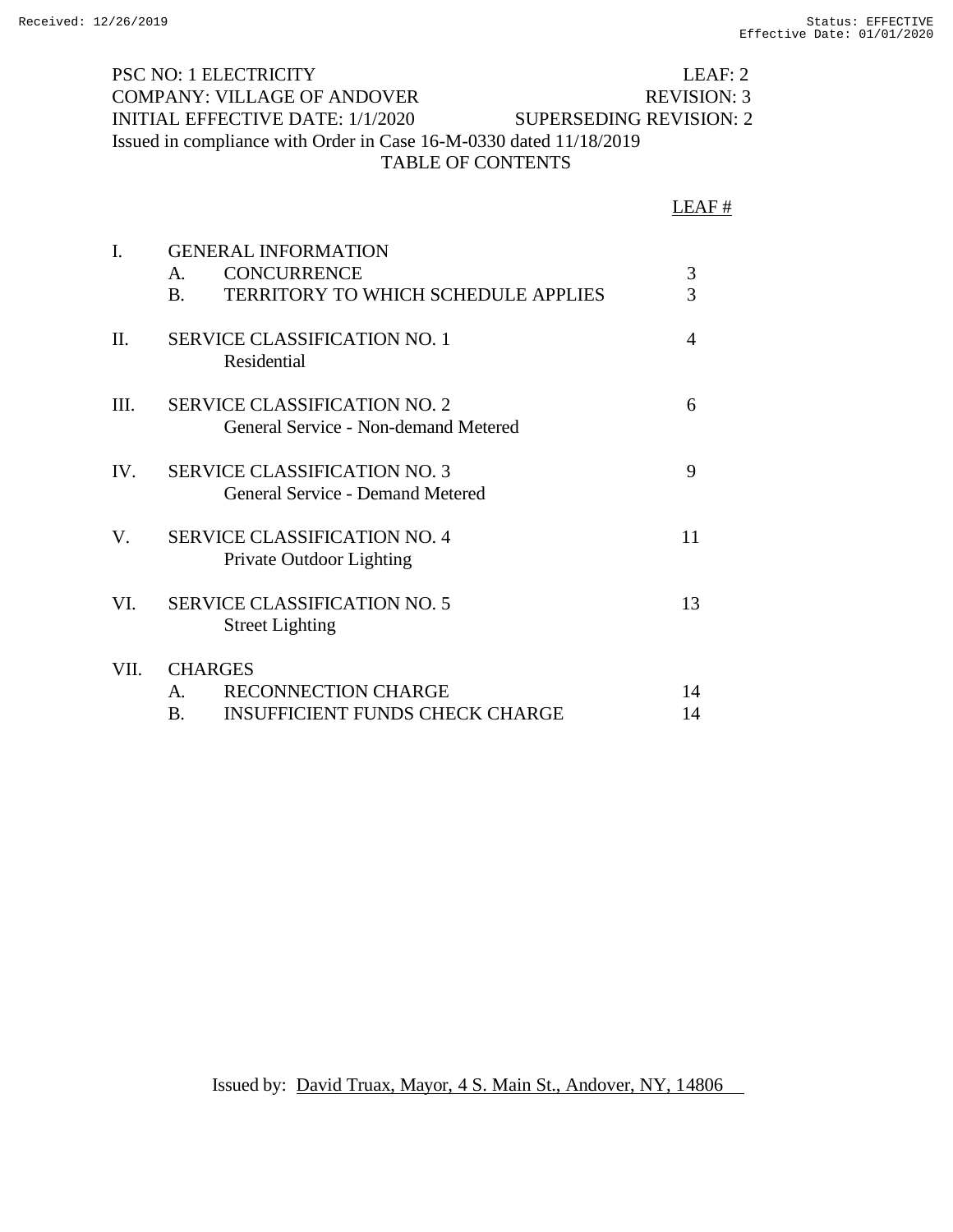# ..DID: 14122 ..TXT: PSC NO: 1 ELECTRICITY LEAF: 3 COMPANY: VILLAGE OF ANDOVER REVISION: 1 INITIAL EFFECTIVE DATE: 02/01/01 SUPERSEDING REVISION: 0 STAMPS: RECEIVED: 12/19/00 STATUS: Effective EFFECTIVE: 02/01/01

# GENERAL INFORMATION

## A. CONCURRENCE:

The Village of Andover concurs in and agrees to abide by the rules and regulations as set forth in the generic tariff filed by the New York Municipal Power Agency (NYMPA) in Case No. 97-E-1575.

## B. TERRITORY TO WHICH SCHEDULE APPLIES:

These rates, rules and regulations are applicable to the Village of Andover.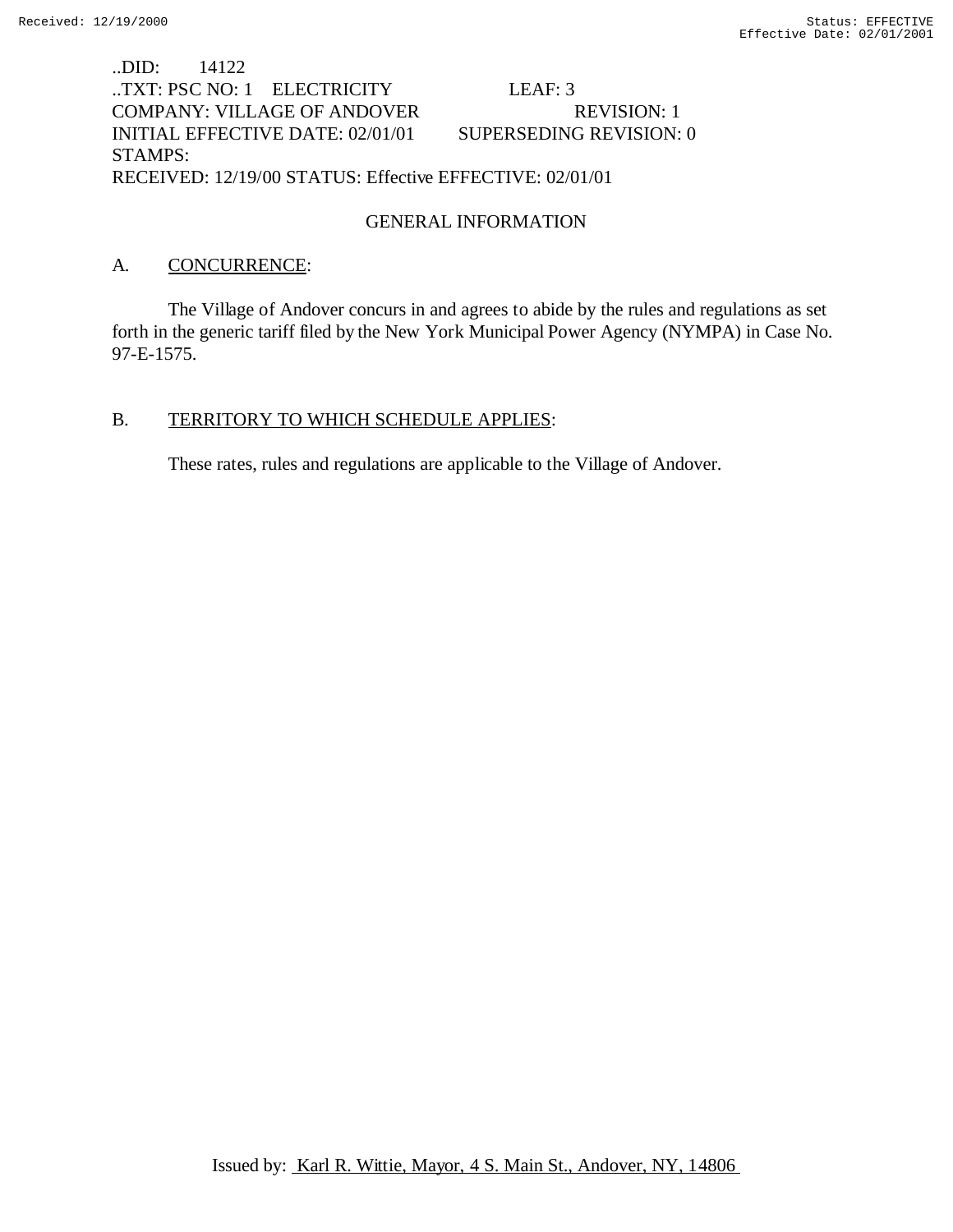..DID: 14123 ..TXT: PSC NO: 1 ELECTRICITY LEAF: 4 COMPANY: VILLAGE OF ANDOVER REVISION: 1 INITIAL EFFECTIVE DATE: 02/01/01 SUPERSEDING REVISION: 0 STAMPS: RECEIVED: 12/19/00 STATUS: Effective EFFECTIVE: 02/01/01

> SERVICE CLASSIFICATION NO. 1 Residential

#### APPLICABLE TO USE OF SERVICE FOR:

Single-phase residential purpose usage in an individual residence; in an individual flat or individual apartment in a multiple-family dwelling; for residential purposes in a rooming house where not more than four (4) rooms are available for rent; and for single phase farm service when supplied through the farm residence meter; use exclusively in connection with religious purposes by corporations or associations organized and conducted in good faith for religious purposes, and including the operation by such corporation or association of a school, not withstanding that secular subjects are taught at such school; for single-phase service exclusively in connection with a community residence as defined in subdivision 28, 28A or 28B of section 1.03 of the Mental Hygiene Law, provided that such residence is operated by a not-for-profit corporation and if supervisory staff is on site on a twenty-four hour per day basis that the residence provides living accommodations for fourteen or fewer residents; and use for any post or hall owned or leased by a not-for-profit organization that is a veterans organization.

#### CHARACTER OF SERVICE:

Continuous, alternating current, approximately 60 Hertz, normally single phase, three wire, 120/240 volts.

 $D_{\alpha}$ 

#### MONTHLY RATE:

|                        | Rate     |
|------------------------|----------|
| <b>Customer Charge</b> | \$1.75   |
| Energy Charge, per kWh | \$0.0414 |

#### MINIMUM CHARGE:

The minimum monthly charge is the customer charge.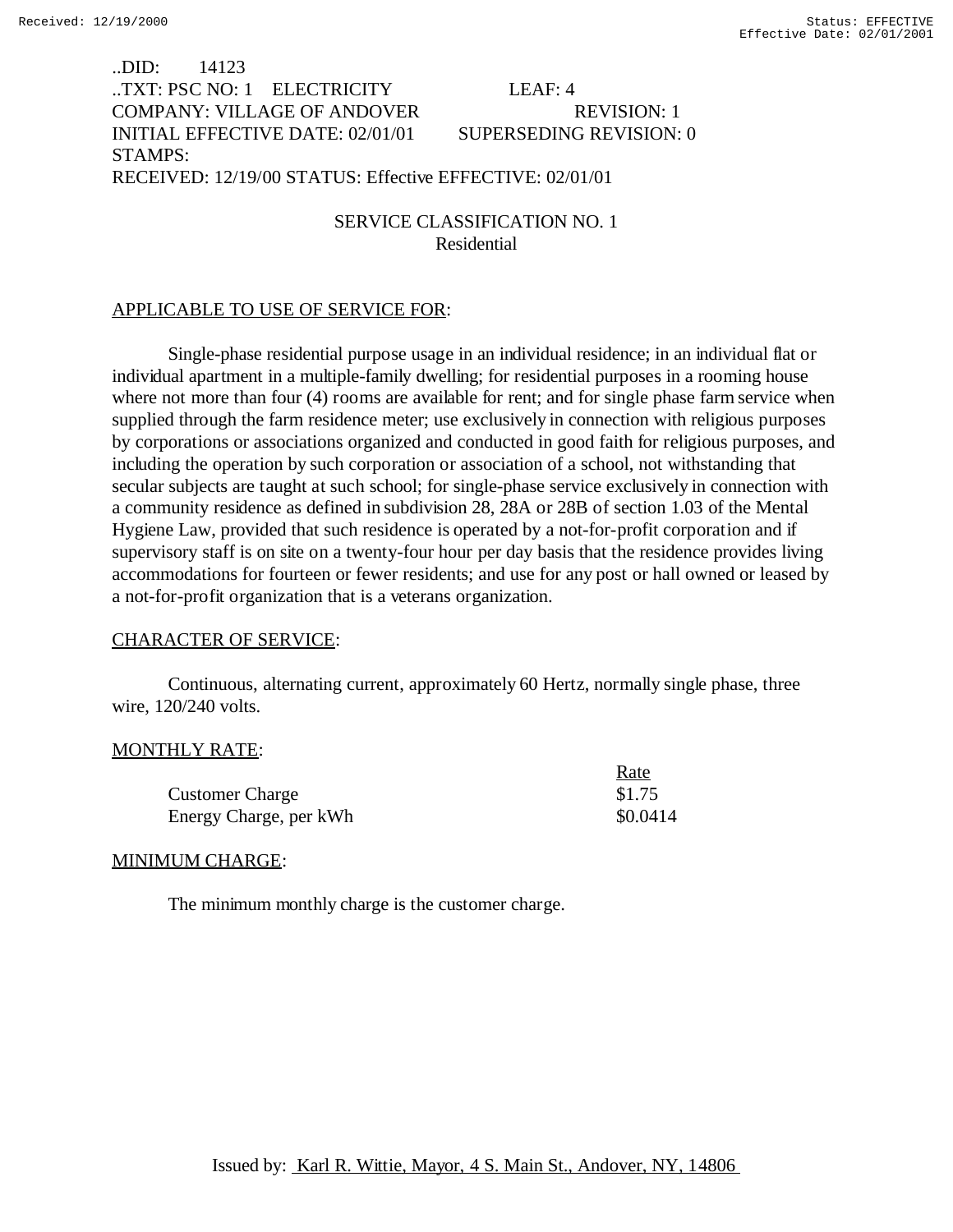# ..DID: 14111 ..TXT: PSC NO: 1 ELECTRICITY LEAF: 5 COMPANY: VILLAGE OF ANDOVER REVISION: 1 INITIAL EFFECTIVE DATE: 02/01/01 SUPERSEDING REVISION: 0 STAMPS: RECEIVED: 12/19/00 STATUS: Effective EFFECTIVE: 02/01/01

# SERVICE CLASSIFICATION NO. 1 (CONT'D) Residential

# TERMS OF PAYMENT:

All bills are due when rendered. Full payment must be received on or before the date shown on the bill to avoid a late payment charge of 1.5% as provided in Rule VIII of the NYMPA generic tariff.

## PURCHASED POWER ADJUSTMENT: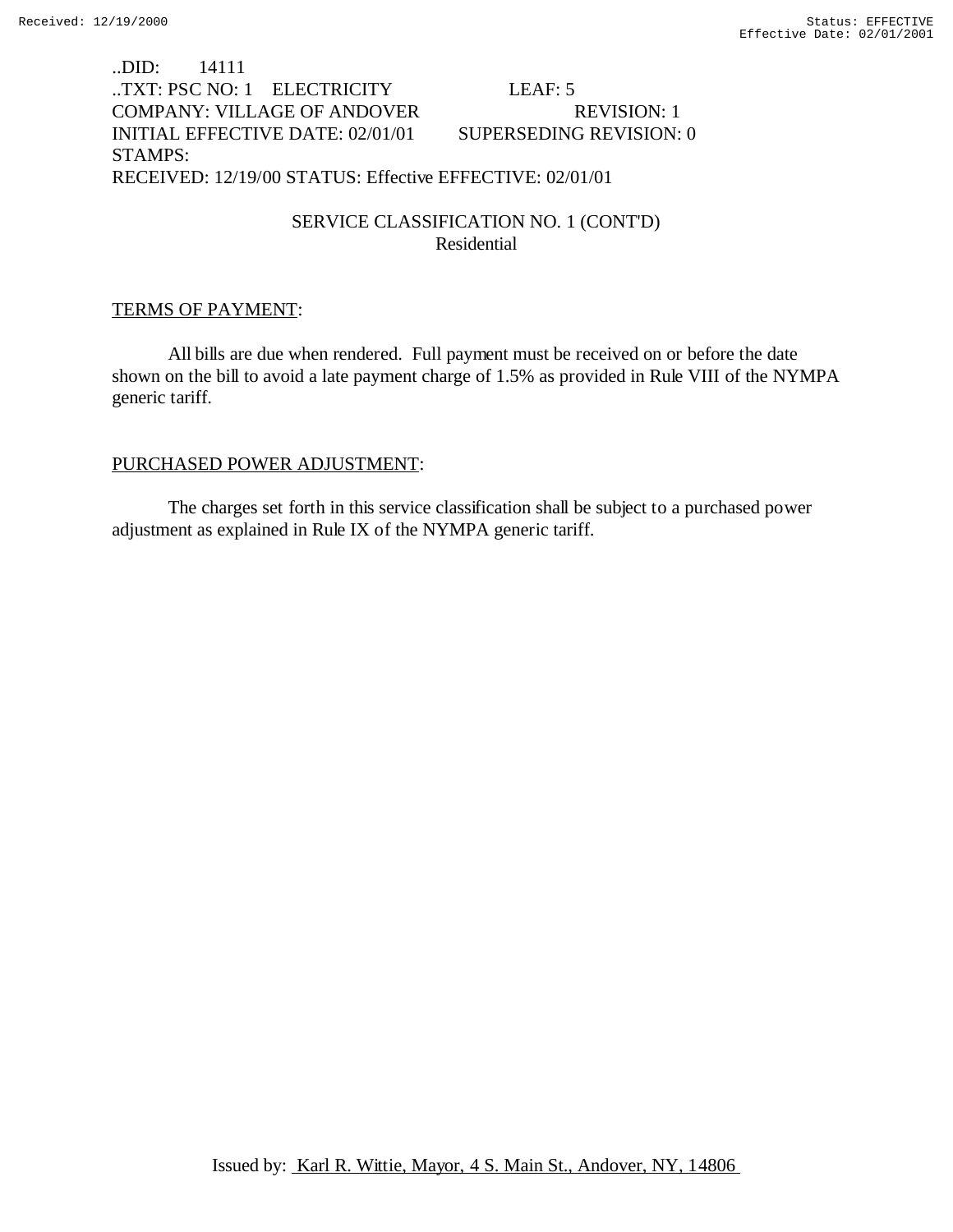# ..DID: 14112 ..TXT: PSC NO: 1 ELECTRICITY LEAF: 6 COMPANY: VILLAGE OF ANDOVER REVISION: 1 INITIAL EFFECTIVE DATE: 02/01/01 SUPERSEDING REVISION: 0 STAMPS: RECEIVED: 12/19/00 STATUS: Effective EFFECTIVE: 02/01/01

SERVICE CLASSIFICATION NO. 2 General Service - Non-demand Metered

## APPLICABLE TO USE OF SERVICE FOR:

All purposes not otherwise specifically provided for in other Service Classifications in this schedule.

## CHARACTER OF SERVICE:

Continuing, alternating current, approximately 60 cycle, single phase 120/240 volts or three phase 240, 480, or 2400 volts, provided adequate facilities are available.

#### MONTHLY RATE:

|                        | <u>Rate</u> |
|------------------------|-------------|
| <b>Customer Charge</b> | \$1.75      |
| Energy Charge, per kWh | \$0.0503    |

#### MINIMUM CHARGE:

The minimum monthly charge is the customer charge.

#### TERMS OF PAYMENT:

All bills are due when rendered. Full payment must be received on or before the date shown on the bill to avoid a late payment charge of 1.5% as provided in Rule VIII of the NYMPA generic tariff.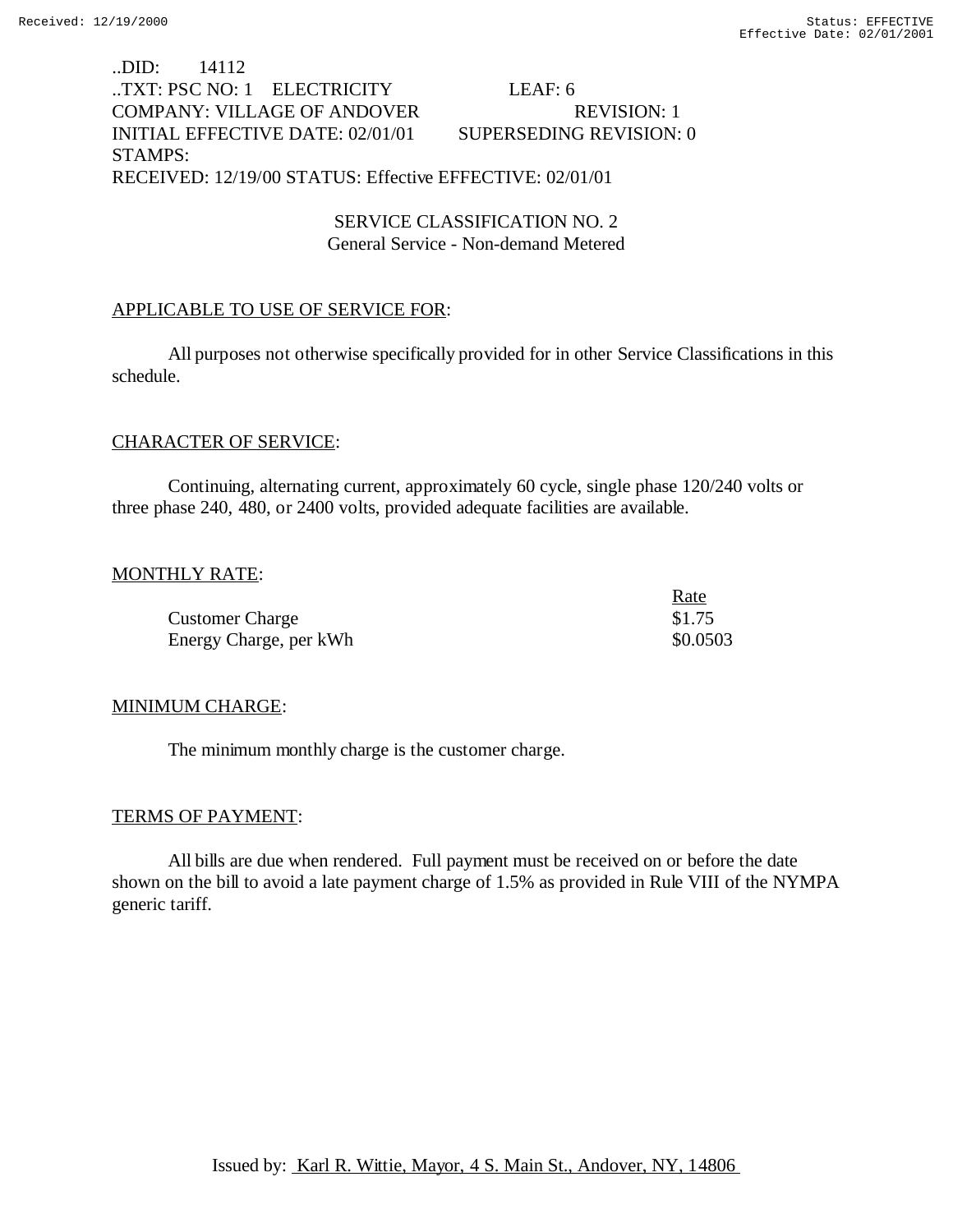..DID: 14113 ..TXT: PSC NO: 1 ELECTRICITY LEAF: 7 COMPANY: VILLAGE OF ANDOVER REVISION: 1 INITIAL EFFECTIVE DATE: 02/01/01 SUPERSEDING REVISION: 0 STAMPS: RECEIVED: 12/19/00 STATUS: Effective EFFECTIVE: 02/01/01

> SERVICE CLASSIFICATION NO. 2 (CONT'D) General Service - Non-demand Metered

## PURCHASED POWER ADJUSTMENT: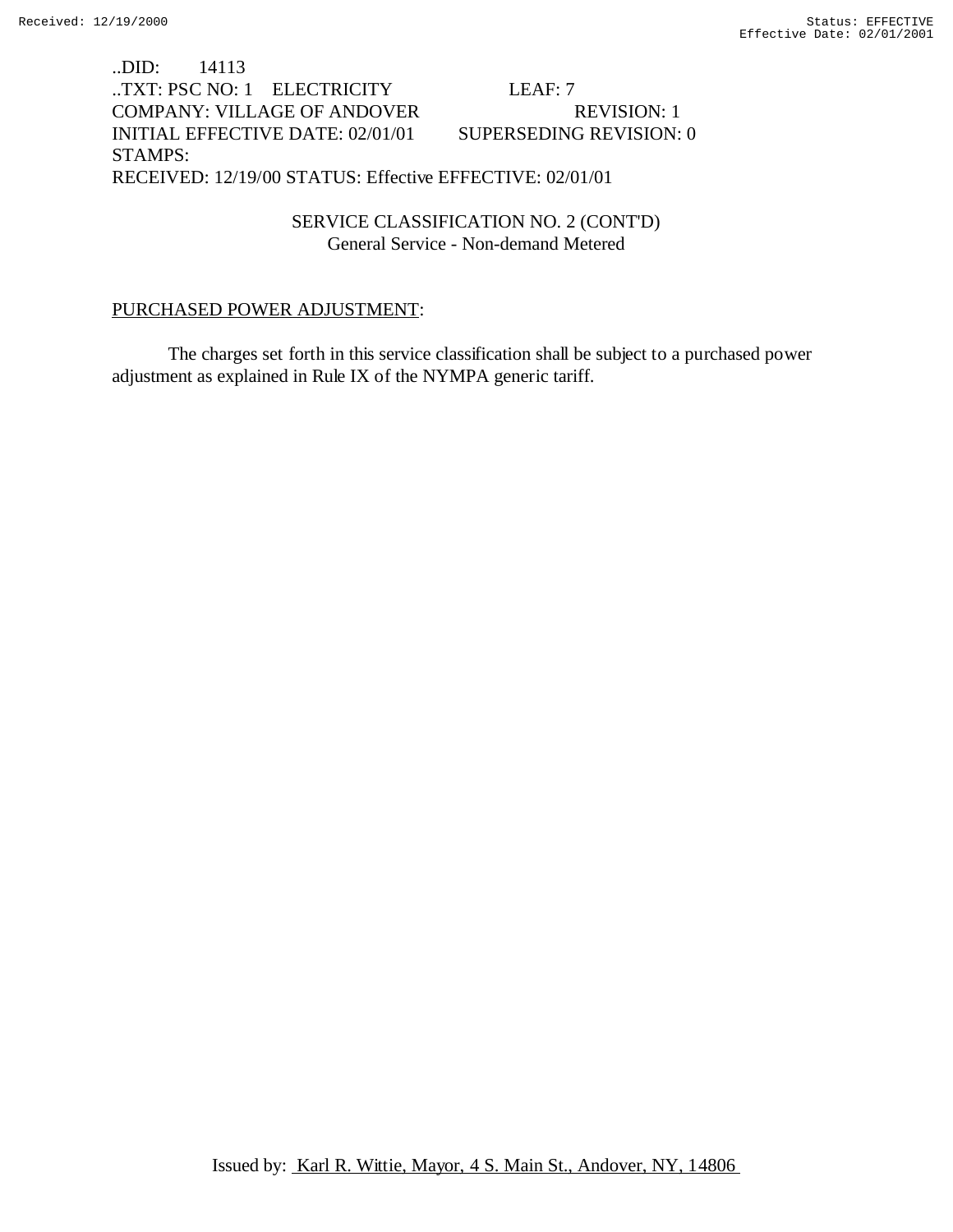..DID: 14114 ..TXT: PSC NO: 1 ELECTRICITY LEAF: 8 COMPANY: VILLAGE OF ANDOVER REVISION: 1 INITIAL EFFECTIVE DATE: 02/01/01 SUPERSEDING REVISION: 0 STAMPS: RECEIVED: 12/19/00 STATUS: Effective EFFECTIVE: 02/01/01

This page intentionally left blank.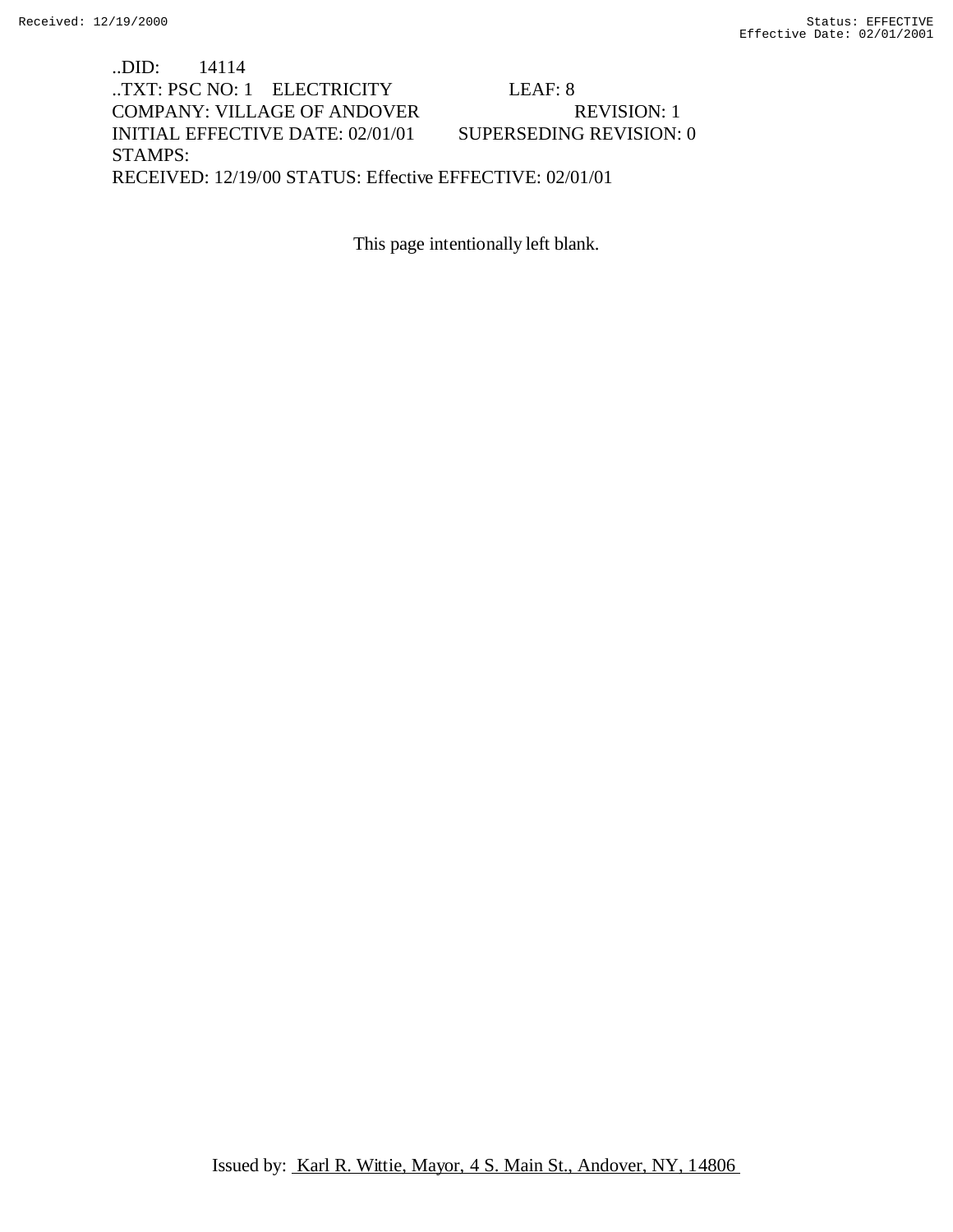# ..DID: 14115 ..TXT: PSC NO: 1 ELECTRICITY LEAF: 9 COMPANY: VILLAGE OF ANDOVER REVISION: 1 INITIAL EFFECTIVE DATE: 02/01/01 SUPERSEDING REVISION: 0 STAMPS: RECEIVED: 12/19/00 STATUS: Effective EFFECTIVE: 02/01/01

SERVICE CLASSIFICATION NO. 3 General Service - Demand Metered

## APPLICABLE TO USE OF SERVICE FOR:

Commercial services requiring a demand meter. A demand meter shall be installed whenever three phase service is supplied customer, or whenever energy consumption by customer has exceeded 2000 kWh per month for 3 consecutive months.

The demand meter, once installed, shall not be removed until after energy consumption has been less than 2000 kWh per month for 12 consecutive months, subsequent to the date of installation. This requirement may not be avoided by temporarily terminating service.

#### MONTHLY RATE:

|                        | <u>Rate</u> |
|------------------------|-------------|
| Demand Charge, per kW  | \$2.42      |
| Energy Charge, per kWh | \$0.0359    |

## MINIMUM CHARGE:

The minimum charge is the demand charge.

#### DETERMINATION OF DEMAND:

The demand shall be the maximum integrated fifteen minute kilowatt demand. For billing purposes the demand shall be the greater of the following:

- 1. the demand occurring during the month for which charge is made, or
- 2. seventy-five percent (75%) of the maximum demand charge established during the preceding 11 months.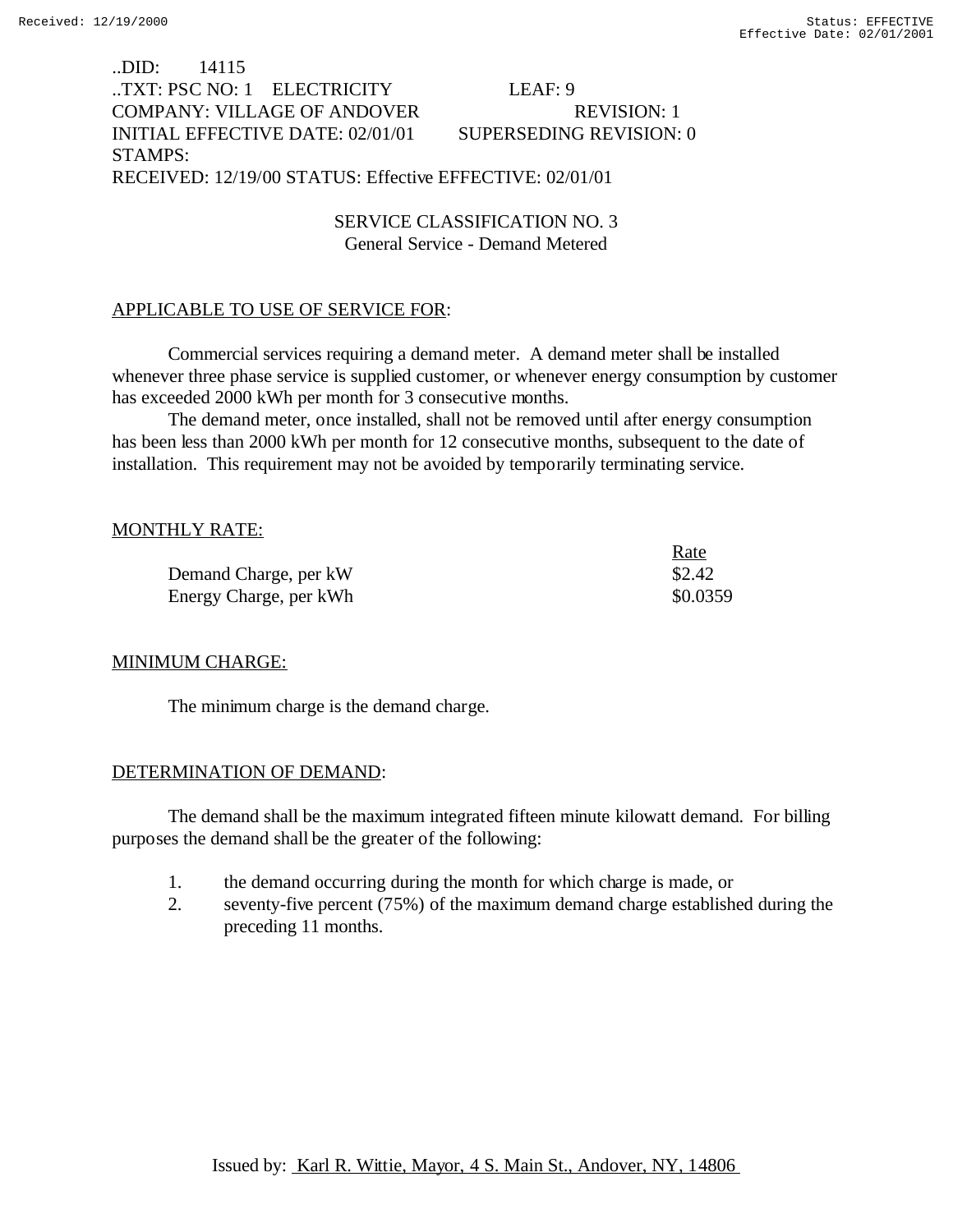..DID: 14116 ..TXT: PSC NO: 1 ELECTRICITY LEAF: 10 COMPANY: VILLAGE OF ANDOVER REVISION: 1 INITIAL EFFECTIVE DATE: 02/01/01 SUPERSEDING REVISION: 0 STAMPS: RECEIVED: 12/19/00 STATUS: Effective EFFECTIVE: 02/01/01

> SERVICE CLASSIFICATION NO. 3 (CONT'D) General Service - Demand Metered

## TERMS OF PAYMENT:

All bills are due when rendered. Full payment must be received on or before the date shown on the bill to avoid a late payment charge of 1.5% as provided in Rule VIII of the NYMPA generic tariff.

## SPECIAL PROVISIONS:

- A. Metering Discounts: When Customer furnishes, installs and maintains his own transformers and accessory equipment, and purchases energy at primary voltage, a discount amounting to 5% of the demand charge will be allowed.
- B. Customer taking service for the operation of welders, X-ray machines or any other equipment having a highly fluctuating or large instantaneous demand which causes undue voltage disturbance upon the circuit from which service is taken, thereby interfering with the service taken by other Customers, shall install or pay for the necessary corrective equipment to avoid such interference with service to others, or failing to do so, shall pay in addition to the charge for service \$0.50 per month per kva of the nameplate rating of such equipment.
- C. The customer will normally be required to maintain a power factor at the point of delivery of between 90 percent lagging and 90 percent leading.

## PURCHASED POWER ADJUSTMENT: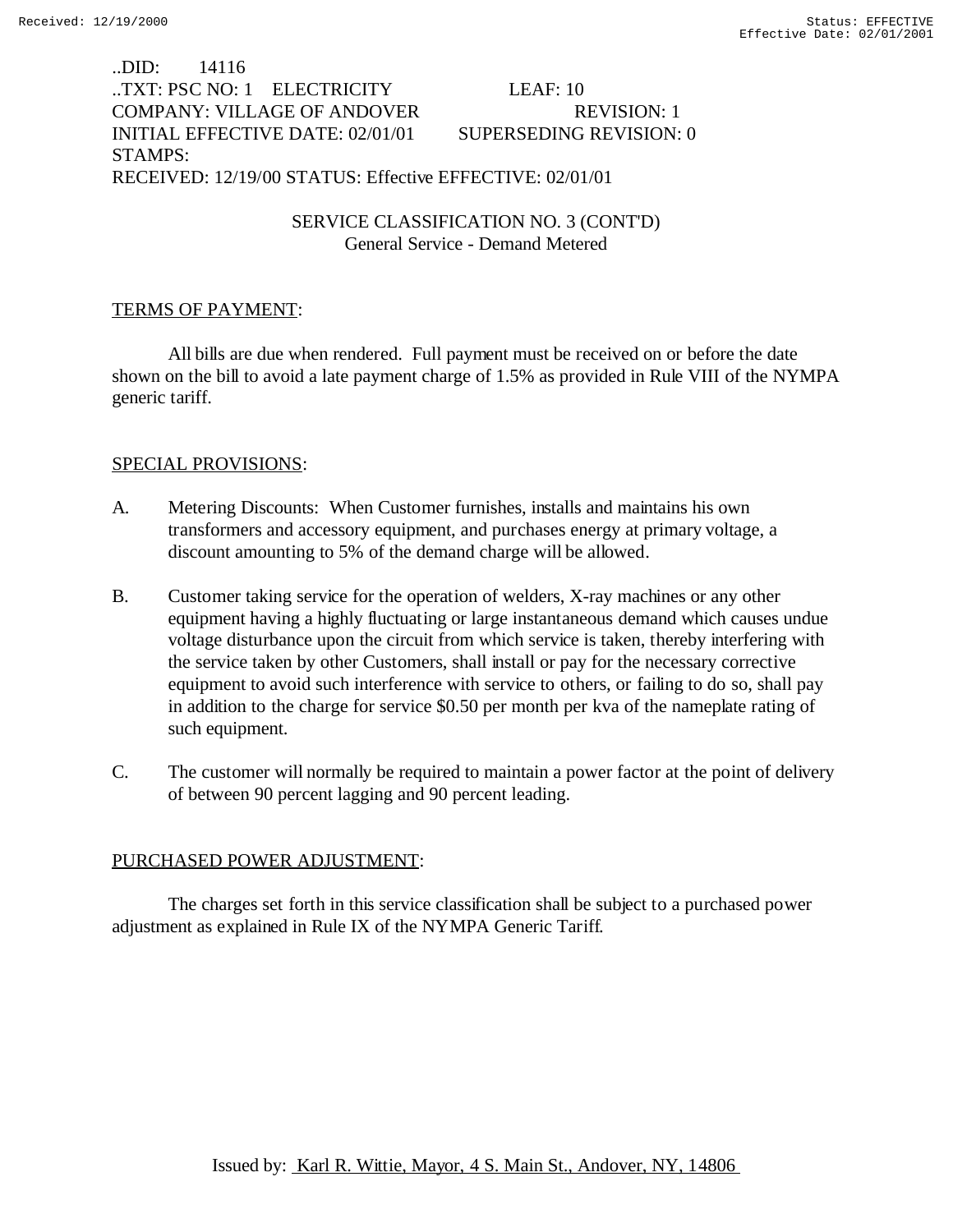# ..DID: 14117 ..TXT: PSC NO: 1 ELECTRICITY LEAF: 11 COMPANY: VILLAGE OF ANDOVER REVISION: 1 INITIAL EFFECTIVE DATE: 02/01/01 SUPERSEDING REVISION: 0 STAMPS: RECEIVED: 12/19/00 STATUS: Effective EFFECTIVE: 02/01/01

SERVICE CLASSIFICATION NO. 4 Private Outdoor Lighting

#### APPLICABLE TO USE OF SERVICE FOR:

For private, outdoor lighting from multiple circuits. The utility may meter one service and impute this measured service to the other services of the same size and character. In that event, monthly charges are assessed by multiplying the usage of one metered fixture by the total number of fixtures.

#### CHARACTER OF SERVICE:

Metered service at 60 Hertz, alternating current approximately 120/240 volts.

R<sub>at</sub>e

## MONTHLY RATE:

|                              | Kate   |
|------------------------------|--------|
| Facilities Charge, per unit: |        |
| 175 watt unit                | \$7.48 |

#### MINIMUM CHARGE:

The minimum monthly charge is the facilities charge.

#### TERM:

One year, commencing at the date of installation, and thereafter from year to year until cancelled by the Customer upon 30 days notice.

#### TERMS OF PAYMENT:

All bills are due when rendered. Full payment must be received on or before the date shown on the bill to avoid a late payment charge of 1.5% as provided in Rule VIII of the NYMPA generic tariff.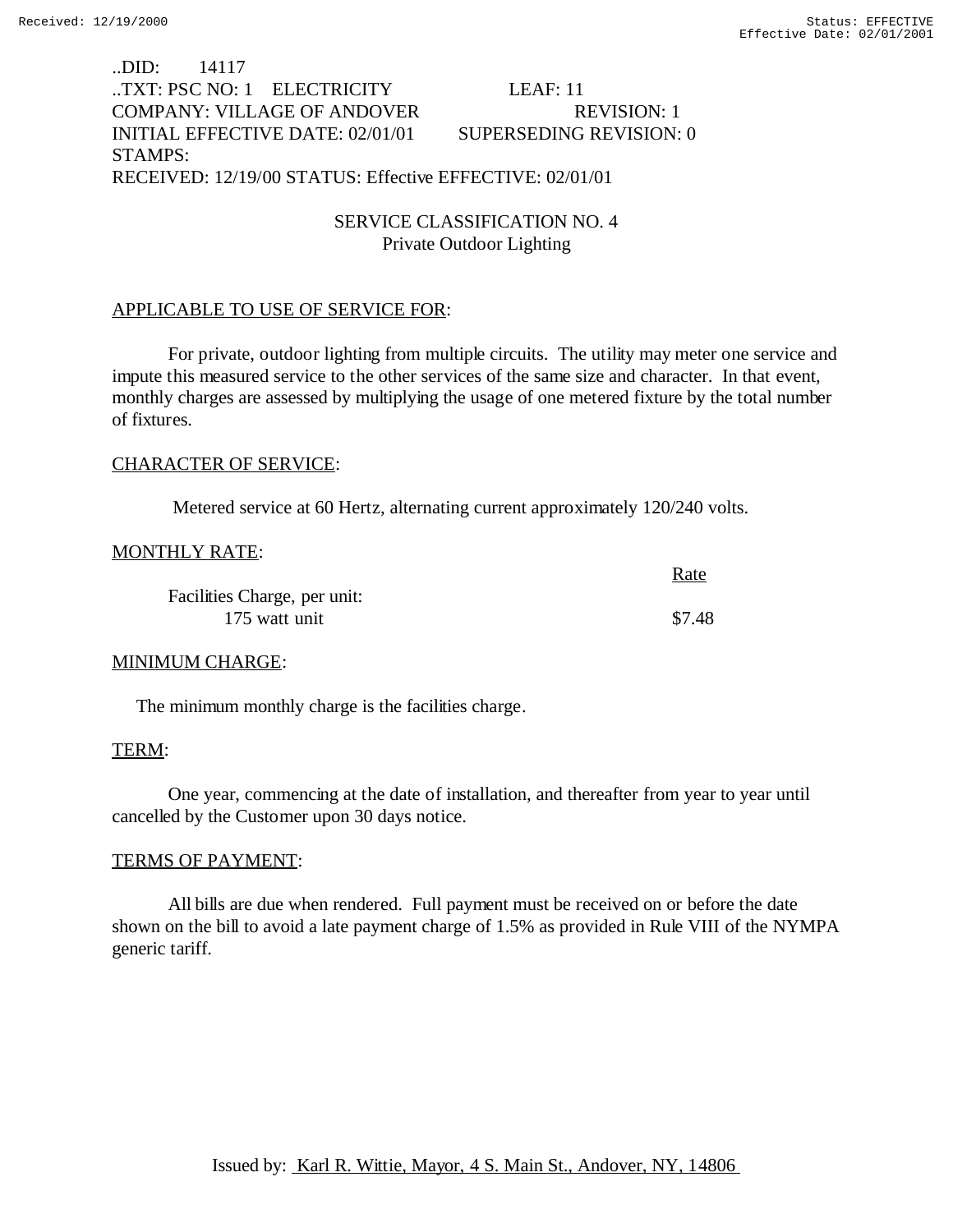..DID: 14118 ..TXT: PSC NO: 1 ELECTRICITY LEAF: 12 COMPANY: VILLAGE OF ANDOVER REVISION: 1 INITIAL EFFECTIVE DATE: 02/01/01 SUPERSEDING REVISION: 0 STAMPS: RECEIVED: 12/19/00 STATUS: Effective EFFECTIVE: 02/01/01

> SERVICE CLASSIFICATION NO. 4 (CONT'D) Private Outdoor Lighting

## SPECIAL PROVISIONS:

- A. The Village will furnish, install, own, operate and maintain an enclosed, photo-electrically controlled luminaires, complete with 30 inch pipe bracket.
- B. The lighting unit will be installed only on private property owned or leased by the Customer. The Customer will furnish the necessary pole or other support, except as hereinafter provided. The Village reserves the right to require a mounting height which will provide proper light distribution from the unit. Where a Village-owned pole is appropriately located on the premises owned or leased by the Customer, the Village may waive the requirement that the support be furnished by the Customer and install the unit on the Village-owned pole.
- C. Upon request of the Customer, the Village will change the location of the lighting unit, providing a proper support is furnished and the customer agrees to pay the village for the cost incurred in making such change.
- D. Lighting service will be provided every night and all night during the hours between sunset and sunrise, aggregating about 4000 hours per year, unless prevented by accidents or other causes beyond the control of the Village.
- E. The customer shall notify the Village whenever the lamp shall become extinguished or out of service for any reason and the Village shall replace the lamp and/or make the necessary repairs with reasonable promptness.

# PURCHASED POWER ADJUSTMENT: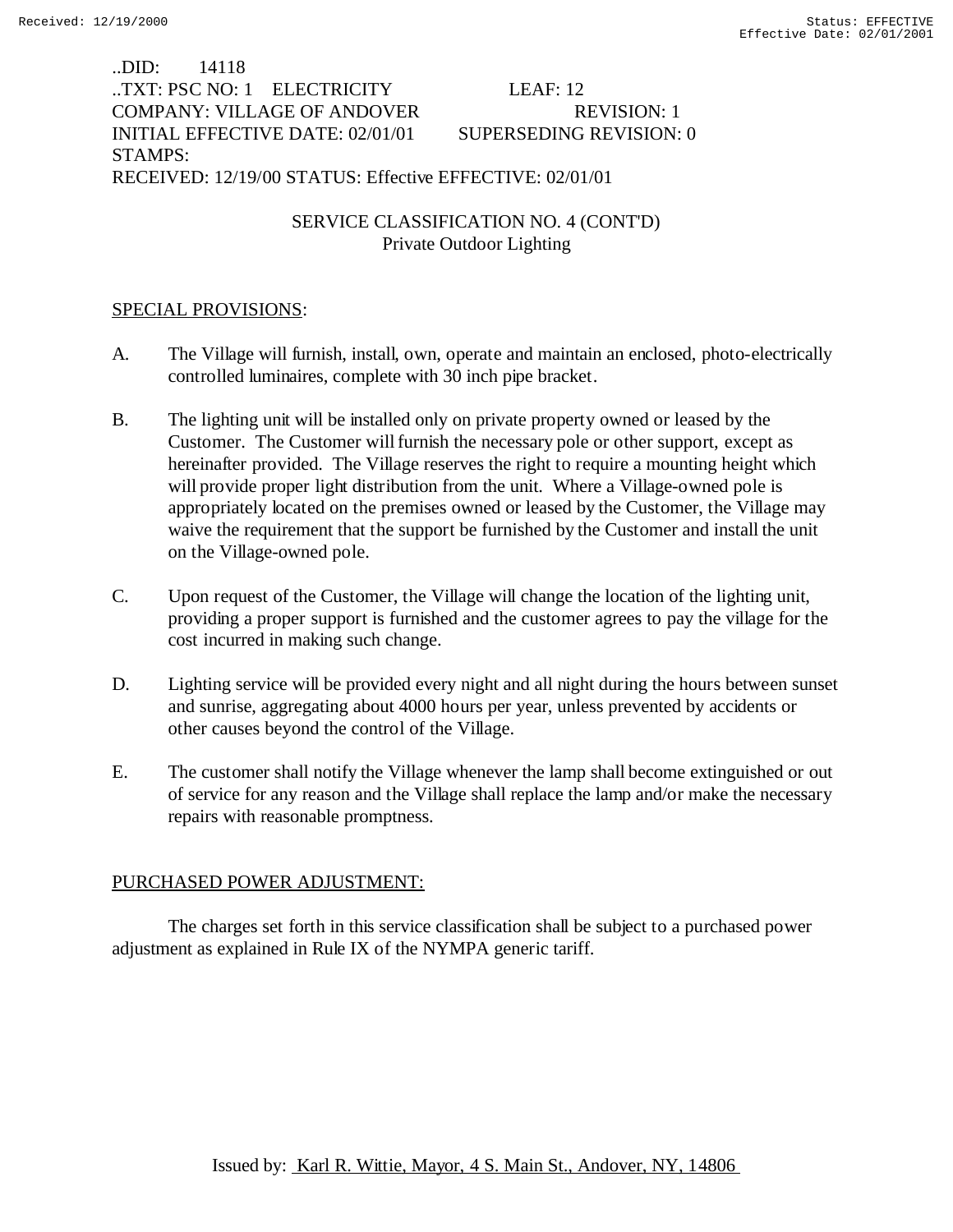# ..DID: 14119 ..TXT: PSC NO: 1 ELECTRICITY LEAF: 13 COMPANY: VILLAGE OF ANDOVER REVISION: 1 INITIAL EFFECTIVE DATE: 02/01/01 SUPERSEDING REVISION: 0 STAMPS: RECEIVED: 12/19/00 STATUS: Effective EFFECTIVE: 02/01/01

SERVICE CLASSIFICATION NO. 5 Street Lighting

# APPLICABLE TO USE OF SERVICE FOR:

Municipal street lighting. The utility may meter one service and impute this measured service to the other services of the same size and character. In that event, monthly charges are assessed by multiplying the usage of one metered fixture by the total number of fixtures.

# CHARACTER OF SERVICE:

Metered Service at 60 Hertz, alternating current approximately 120/240 volts.

# MONTHLY RATE:

Energy Charge, per kWh  $\$0.0934$ 

# Rate

## TERMS OF PAYMENT:

All bills are due when rendered. Full payment must be received on or before the date shown on the bill to avoid a late payment charge of 1.5% as provided in Rule VIII of the NYMPA generic tariff.

# PURCHASED POWER ADJUSTMENT: